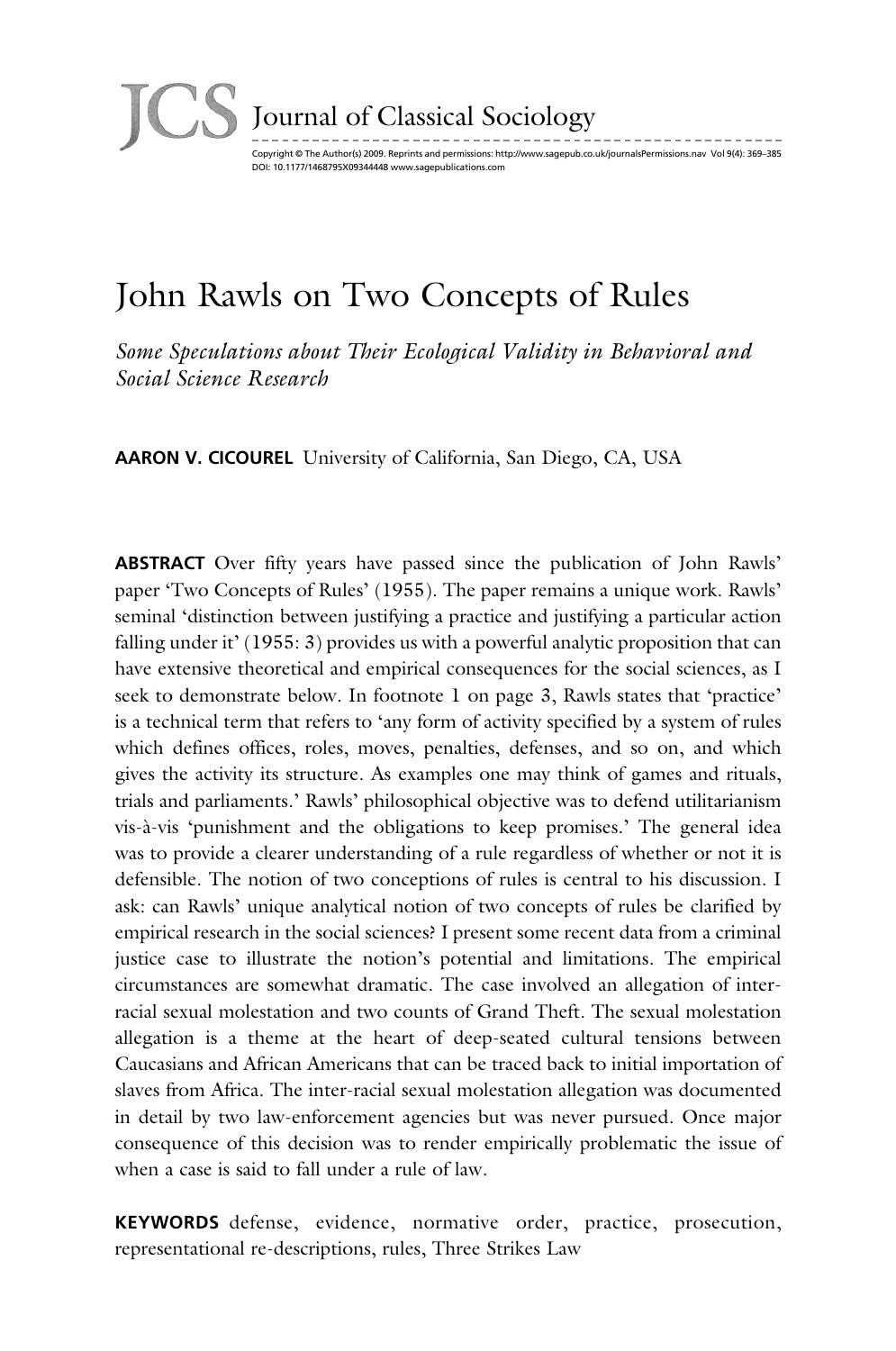In order to defend the distinction between utilitarianism and the retributive view of punishment, Rawls introduces a key phrase:

To explain how the significance of the distinction may be overlooked, I am going to discuss two conceptions of rules. One of these conceptions conceals the importance of distinguishing between the justification of a rule or practice and the justification of a particular action falling under it. The other conception makes it clear why this distinction must be made and what is its logical basis.

 $(1955: 4)$ 

Rawls' distinction leads to interesting empirical consequences if we recognize that an individual or group's cognitive/cultural/linguistic understanding of a rule must be embedded in the practical, locally organized social interaction in which a decision is made that a rule can be applied. For example, when we possess some sense of the extent to which an individual (or participants) claims that a particular action falls under a given rule, the action must be shown to be consistent with existing observable/reportable social/cultural, scientific or technical practices. Rawls continues:

From my introductory remarks it is obvious that the resolution which I am going to propose is that in this case one must distinguish between justifying a practice as a system of rules to be applied and enforced, and justifying a particular action which falls under these rules; utilitarian arguments are appropriate with regard to questions about practices, while retributive arguments fit the application of particular rules to particular cases.

 $(1955: 5)$ 

The idea that a 'practice' or 'rule' is a 'system' that can be applied and enforced suggests that abstract, bureaucratically derived statements such as legal statutes, institutional codes of conduct, written corporate policies and procedures, and similar forms of guidelines or mandatory behavior are sufficiently self-evident such that they can be readily applied and enforced. The application and enforcement of a practice as a system of rules to particular cases presumes decisions based on diverse empirical circumstances that can vary considerably in different legal settings. The kinds of evidence invoked and scrutinized by adversaries and monitored by judges and related entities occur in socially organized settings in which both explicit and implicit judgments are made, mediated, and called into question. Understanding these judgments remains a daunting empirical challenge.

In Rawls' paper, the assumed prototypical bureaucracy is a legal or judiciary system. I assume that challenging the way rules or regulations come into existence is not the focus of his discussion. Instead, he addresses how utilitarian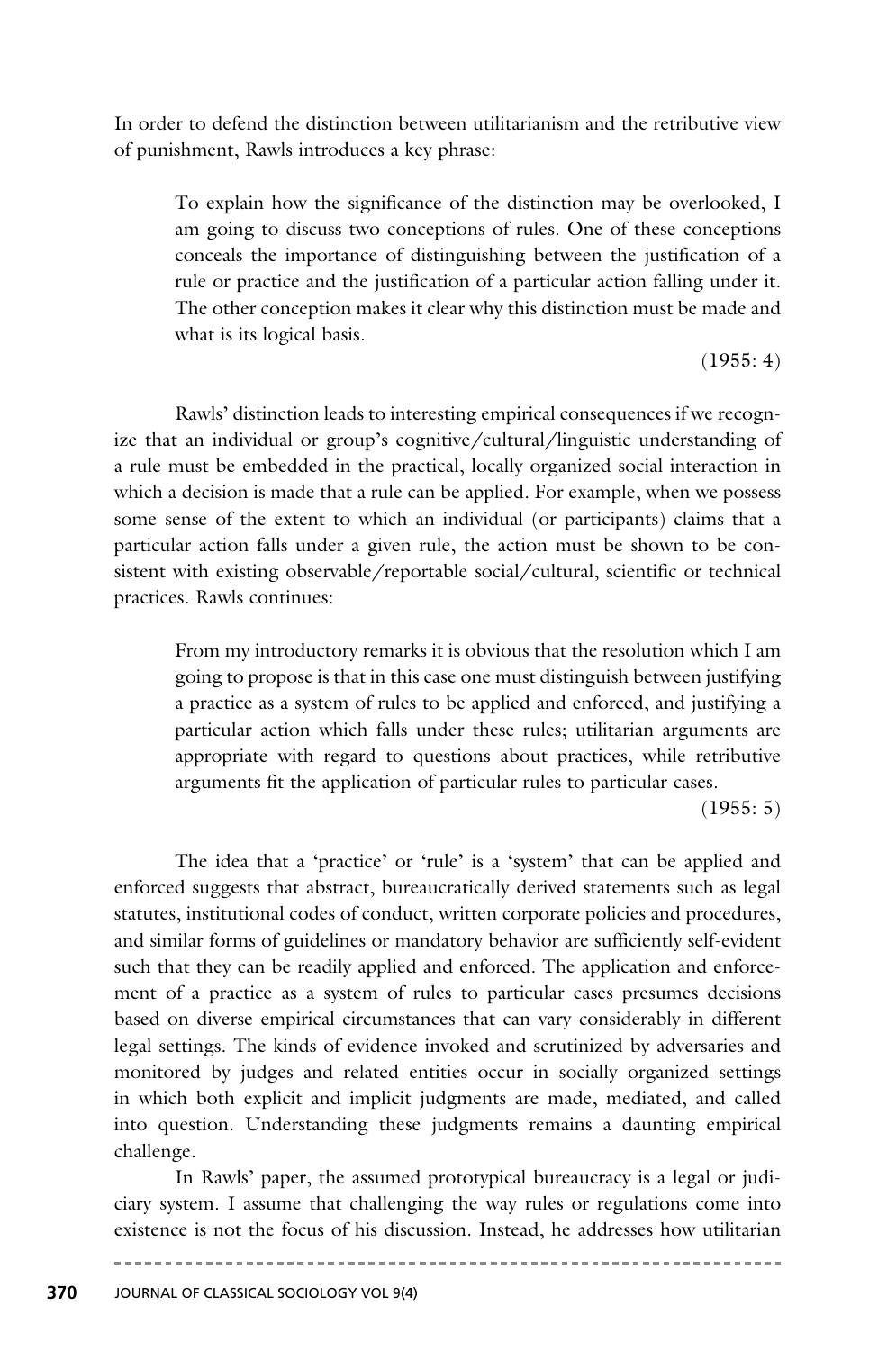references to such rules or abstract regularities are to be applied and enforced within a retributive framework. For Rawls, the issue of 'documentation' also is not a concern: for example, showing ('justifying') empirically how frames of reference come into existence (Kahneman and Miller, 1986) from which judgments are made or briefs are crafted about how a particular action can be said to fall under a given 'system of rules.'

Every set of socially organized and formally stated policies or rules and practices, for example, presupposes informal, tacit or implicit non-contractual conditions as noted by Durkheim (1947: 6–14; and Parsons, 1949: ch. VIII). In addition, the judgments that must be made are often empirically illusive, and require references to procedures by which notes are created based on reading written documents, local observations of a setting, the use of open-ended and forced-choice elicitation techniques, and discourse preserved by audio- or videorecordings or a court reporter. An additional gap exists between what is formally documented by a socially organized system or institution (for example, the use of official reports and aggregated information such as numerical distributions) and inferences based on implicit actions or decisions (Polanyi, 1958) within a world assumed to be known in common and taken for granted (Schutz, 1962).

The term 'practices' as used in the present work shall refer to observable action or activities in real time, as well as using such observations to claim or 'verify' that particular cases have or can be justified by reference to identifiable 'rules' or system thereof.

The justification of 'particular actions' by personnel claiming the legal right to represent individuals, groups, nation-states or institutional or tribal settings, therefore, assumes that 'appropriate evidence' (witnesses, physical and electronic artifacts, verbal and nonverbal communication) can be produced to convince a legislature, a committee or board, judge(s) or legal tribunal or jury that a particular set of descriptive verbal, visual or acoustic actions or retributive judgments falls under a system of specifiable, identifiable rules. Yet, despite the legal precautions that exist within a judicial system, the notion of the prosecution's goal may be to 'paint' the defendant as an 'evil person,' or as 'predatory,' or 'deceitful,' or 'abusive,' 'greedy,' a ' violent rapist,' and the like, so as to justify that the case pre sented falls under an existing rule of law and that the defendant should be convicted.

The literature on witches provides a comparable context for understanding the prosecution's reasoning. The historical story of witches shows that accusers must convince neighbors and law-enforcement personnel that someone's behavior falls under a particular rule or set of rules. The notion, therefore, requires representational re-descriptions (Karmiloff-Smith, 1992), namely the formidable human capacity for behavior that is always a fusion of activities and allegations that must be inferred from indirect 'evidence' because it is seldom observed directly. Human-scale realities appear to conform to temporal periods of human memories and comprehension. I return to the notion of representational re-description and

. . . . . . . . . . . . .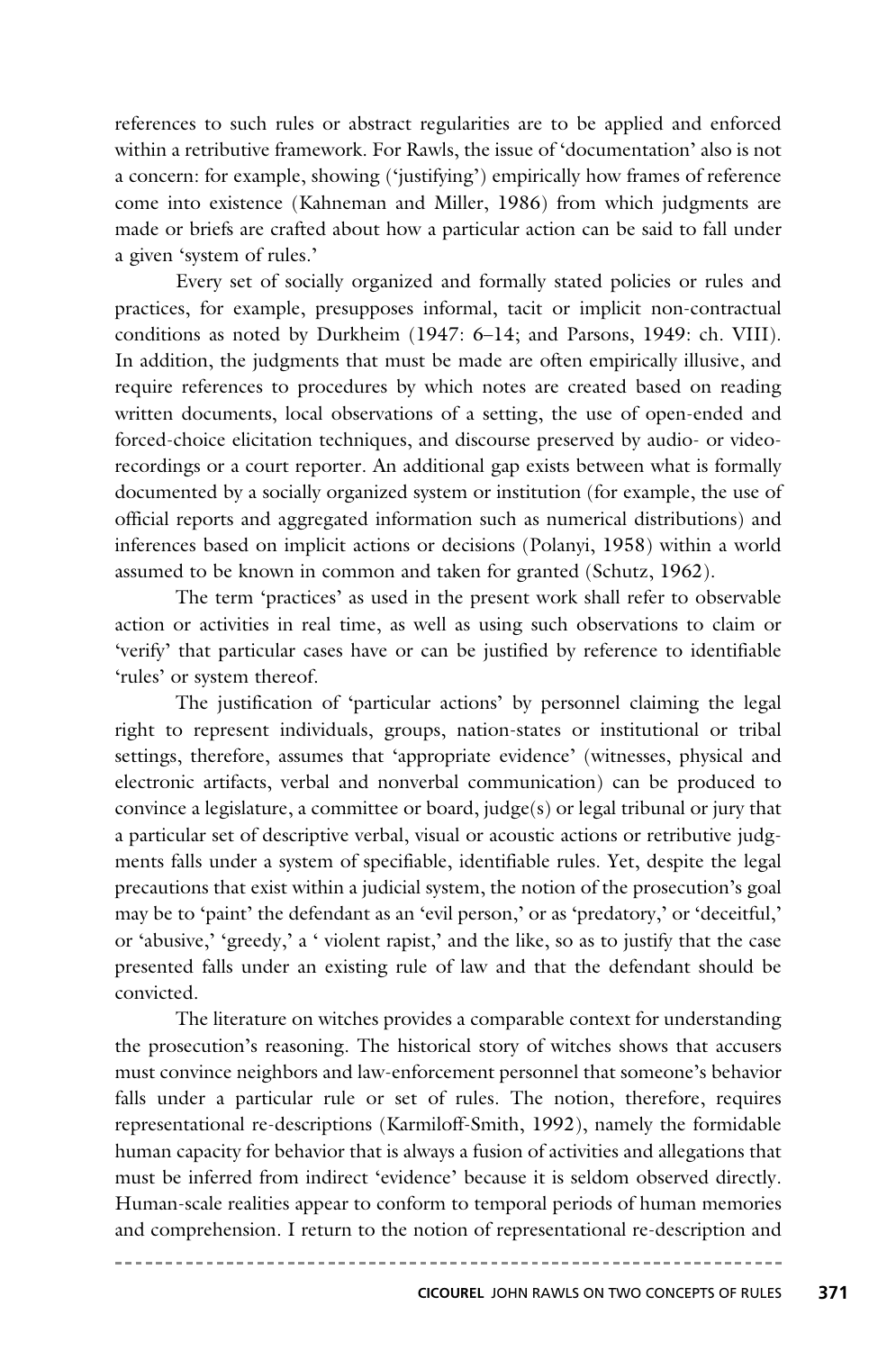'human-scale realities' after discussing a few fragments of 'data' from a recent criminal case that seeks to justify a case falling under a rule, namely an application of the California 'Three Strikes Law.'

# **Conceptual and Empirical Issues**

Rawls is not explicit about what conditions enable human subjects to create decisions about the relevance of a rule and how a given case is said to fall under it: for example, the information police officers possess or assume before interrogating suspects and witnesses, and the selective judgments of law-enforcement officials when they are writing reports and during appearances in a court setting. We can allude to similar circumstances when judges exercise their privilege to raise questions in court using police documents and witnesses. In both activities there is an attempt to create credible representational re-descriptions.

Our limited, temporally constrained conditions of information processing and the individual and/or collective frame of reference that emerges should not be taken for granted; they constitute key issues in how a given rule appears to be relevant and the extent to which a case has been said to fall under it.

Within a bureaucratically organized work setting, therefore, local conditions can be repetitive and extensive, and subject to considerable compression and elaboration of representational materials. The focus is on producing coherent, tightly woven written representational re-descriptions.

# **Two Concepts of Rules and the California Three Strikes Law**

In the California criminal justice system, individuals who have been convicted of a felony on three occasions can be sentenced to life imprisonment. Establishing the alleged 'three strikes,' however, is never self-evident. I will review some of the empirical conditions of a recent case in which a selective set of an individual's actions was deemed to fall under the 'Three Strikes Law.' The empirical circumstances that the prosecution and defense selectively use typically emerge implicitly and explicitly during the legal processing and are disputed and agreed upon by the prosecution and defense yet seldom if ever revealed publicly. Hence, the decision to claim that a case falls under a rule is always disputed, empirically proble matic and embedded in tacit or unstated local and national cultural biases and conditions that the legal system depicts by the use of semantic and pragmatic subtleties. Legal processes, like all socio-cultural practices, are always subject to representational re-descriptions that routinely selectively mask or highlight everyday life circumstances.

The case I discuss below assumes that a prosecutor and defense attorney both have the same legal training for interpreting a given law, but their interpretations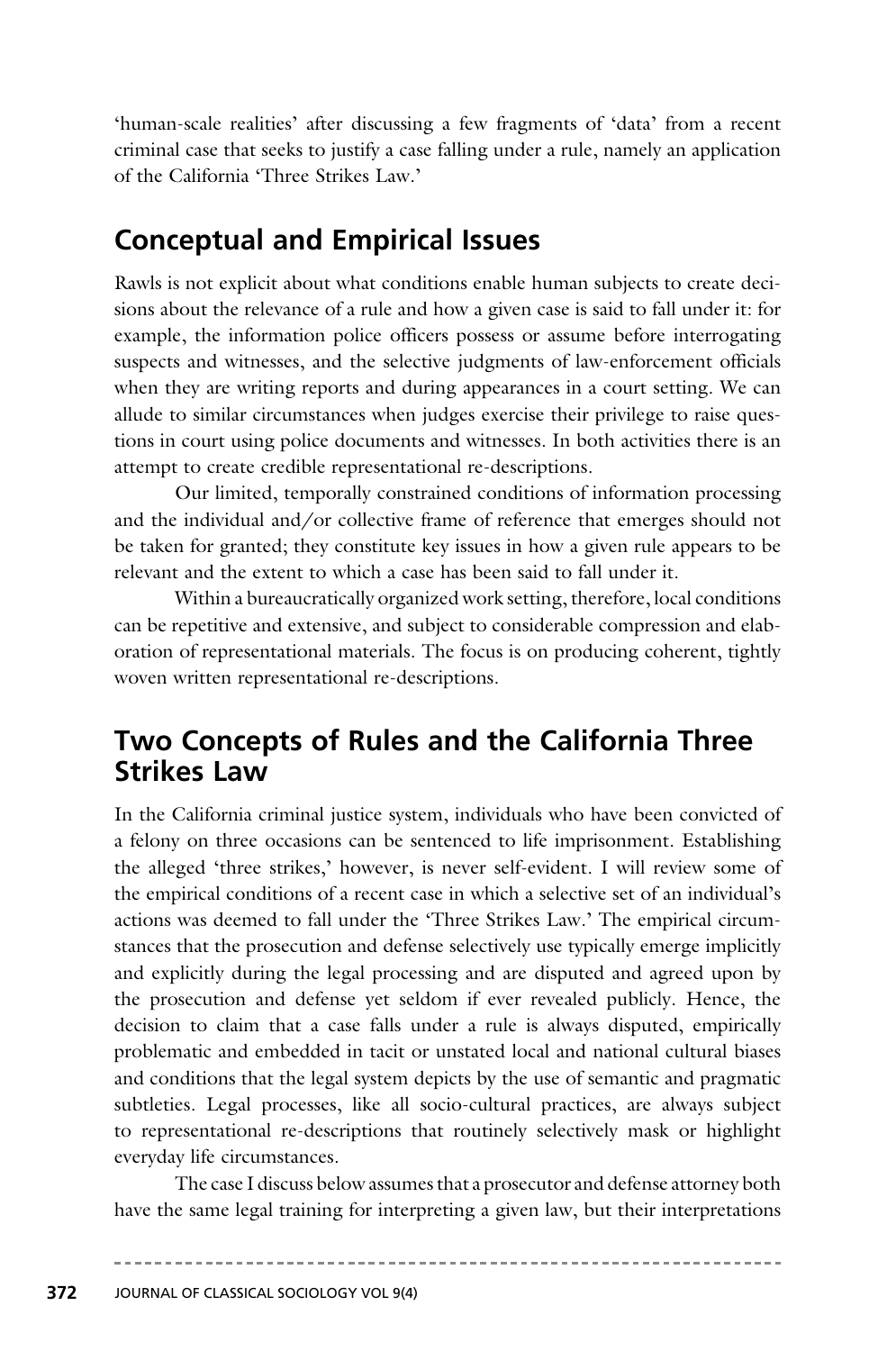of legal statutes are contingent on how they selectively present and construe 'evidence' and challenge each other's evidential claims. The Three Strikes Law in California is much disputed because of the problem of validating the evidence needed to confirm that particular legal 'rules' have been violated. The case in question is of a 31-year-old African American (now incarcerated) who has given his defense counsel permission to discuss the case with me.

I will follow Rawls' two rules notion by addressing how the prosecution (a district attorney) argues that the Three Strikes Law or Rule should be invoked, and then proposes a justification for the relevance of the law or rule by reference to a recent felony by the defendant. The defense attorney, in contrast, feels obliged to challenge the prosecution's invocation of the Three Strikes Law by claiming mitigating circumstances that suggest his client's behavior does not warrant invoking this measure. The two lawyers construct their 'stories' by reference to the 'same evidence.' The lawyers, however, also unofficially engage in a delicate plea-bargaining agreement that dramatically alters the way the case is framed for the judge. The alterations reveal the way a system of justice can re-constitute a case by the differential use of representational re-descriptions. At issue are the ways in which legal scholars and practitioners confront the claim that a violation is said to fall under a law by examining unstated daily-life socio-cultural circumstances and attributions of meaning often treated as self-evident.

Law-enforcement agencies (in the present case, the local county sheriff's office and officers from a city in the county) are responsible, initially, for eliciting evidence from alleged victims, suspects and witnesses. The prosecution must decide the relevance of the evidence reported by the officers and if viable grounds exist for claiming that the violation of a rule of law has occurred.

In the present case, the officers appeared to be preoccupied with what could be called 'salacious' elements of the case, elements that are deeply rooted in historical inter-racial sexual relations and conflict embedded in American culture. A Caucasian, under-drinking-age female is alleged to have been sexually molested and raped by a 31-year-old male African American after she, her brother, and the defendant came to engage in conversation in a local bar. There are no clear statements by either the prosecution or the defense attorney explaining why the alleged police claims of sexual molestation and 'brief' penetration by the defendant were not pursued in the initial filing of a felony complaint by the District Attorney's office. The officers' written descriptions include claims by the victim that she had been 'fondled' and subjected to 'sodomy' and 'brief penetration.'

These same descriptions state that the defendant, an African-American male, a male Caucasian and the latter's Caucasian sister all met in a bar. The circum stances of how this group came into existence at 1:30 a.m. are not specified, nor is precisely how long the two Caucasian 'victims' had been drinking. (The brother was also a victim as he was to have his laptop computer stolen by the defendant.) When the bar was to close, all three, under unknown circumstances,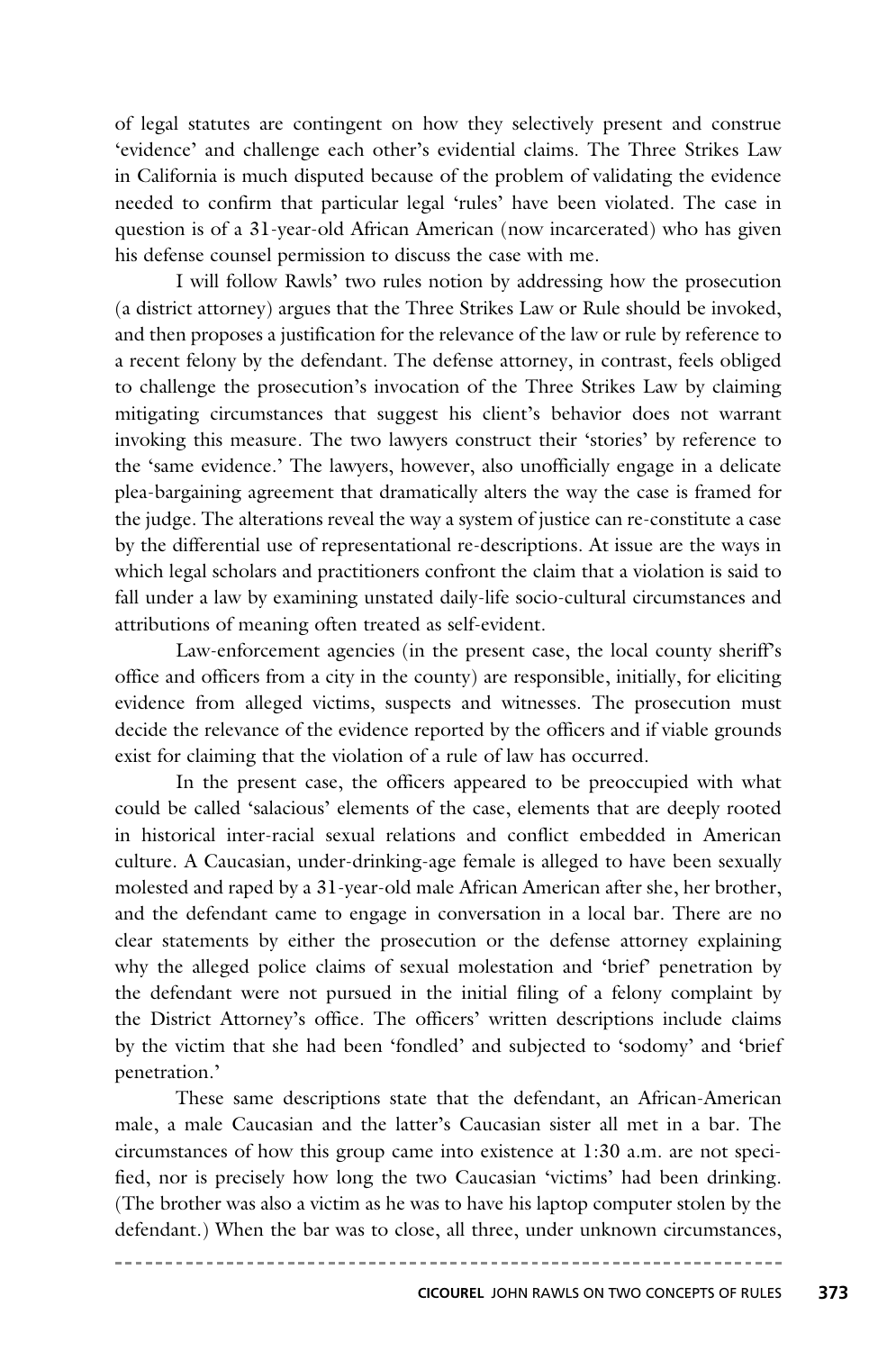agreed to move first to the home of a friend of the defendant and then to the male 'victim's' home.

# **Interpreting the California Three Strikes Law**

The legal-philosophical issues presented by Rawls provide the reader with a useful analytic exposition of the notion of a rule and when a case is said to fall under a rule. What also needs to be addressed, however, are the selectively pursued empirical circumstances used by prosecutors and defense attorneys to bring a frame of reference into existence that would be relevant within the American criminal justice system.

### **Discretion and Evidence**

Under California criminal law and California Criminal Defense Practice:

The charging decision is the heart of the prosecutor's function. The prosecutor has the authority not only to select who will be charged with what crime, but also whether anyone will be charged at all. There are few enunciated standards to assist the prosecutor in determining whether or not to prosecute. What constitutes sufficient evidence to establish probable cause to arrest or to charge an accused differs from what constitutes sufficient evidence to a judge or jury beyond a reasonable doubt.

(California Criminal Law: Procedure and Practice, 2009: 2)

Another source of discretion described in the above document states:

The prosecutor has discretion to choose the offense to be charged. This discretion includes a decision to proceed to a greater or lesser charge, if the defendant might be convicted on either, and the number of offenses to be charged.

The prosecutor's exercise of discretion can be attacked, however, when the prosecutor fails to charge all offenses arising out of the same transaction that the prosecutor is aware of, at the time of the filing of the original complaint, and then seeks to charge these offenses at a later date.

(2009: 3)

The discretion given to the prosecutor suggests at the outset that charging someone with a criminal offense and claiming it falls under a specifiable statute presupposes explicit and tacit meanings being attributed to conditions of evidence over which the prosecutor does not have direct control. An example here is when and how law-enforcement agents are contacted or perceive a state of affairs

\_\_\_\_\_\_\_\_\_\_\_\_\_\_\_\_\_\_\_\_\_\_\_\_\_\_\_\_\_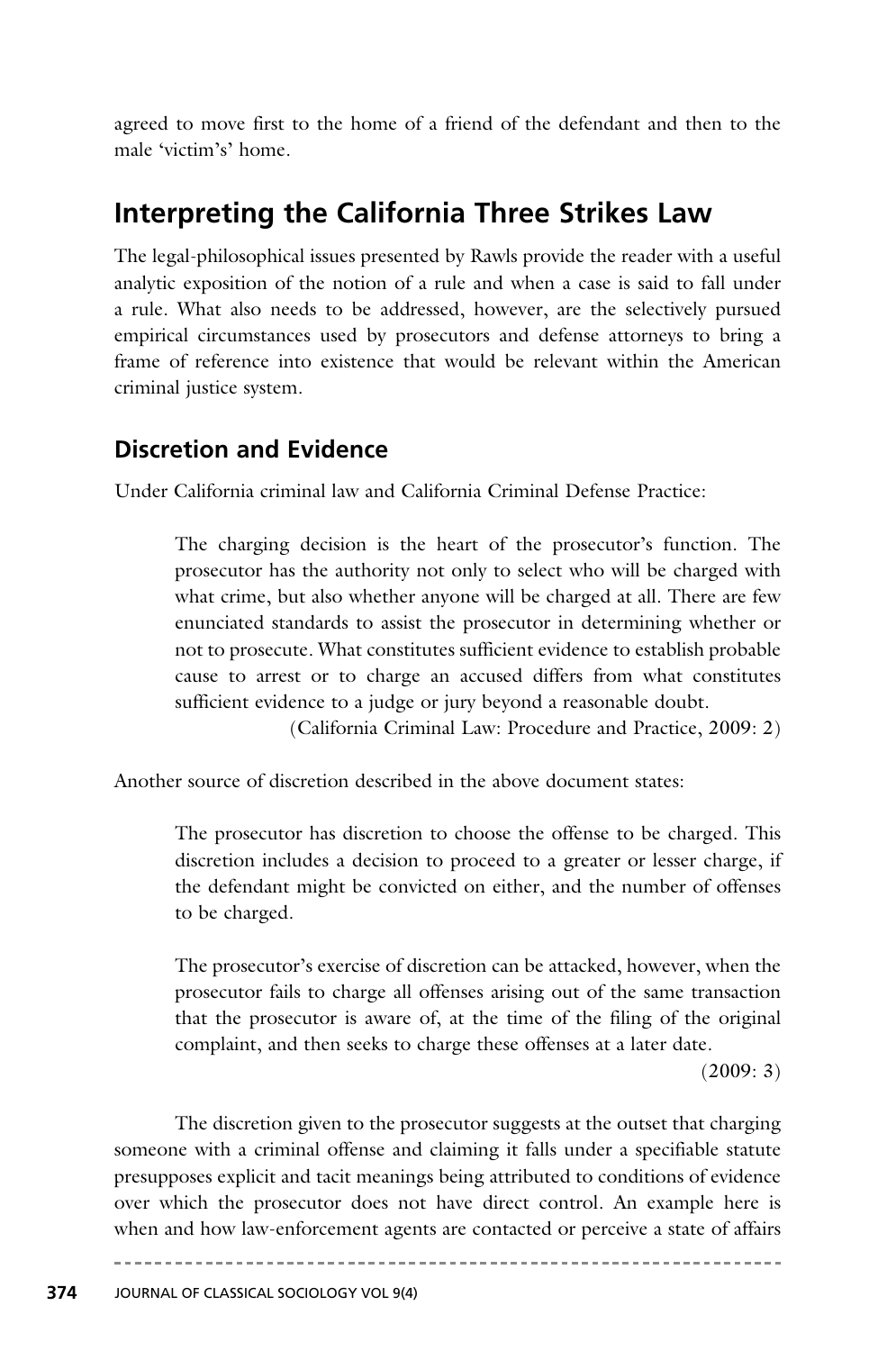involving criminal intent or activity and decide to designate the conditions as a violation of law. In an important sense, therefore, the police create the circumstances for addressing Rawls' two concepts of rules.

Additional discretion is evident in texts on California Criminal Procedure and Practice (2009: 1131) where 'The Three Strikes Law' refers to a law enacted by the California legislature (effective March 12, 1994). An alternative sentencing procedure passed in the general election of November 8, 1994 allowed for enhanced punishment for recidivists who had been charged with any prior 'violent or serious felony convictions.' Although cited as one law, there are two statutes. Thus, there exist two sentencing procedures and the California Supreme court has not resolved the issue. Space does not permit me to pursue the complexities of the law and what constitutes 'three strikes.' In the present case, the dispute over what should constitute a 'strike' was a central issue, but this would require a separate paper and data difficult to access. Some of the mitigating circumstances in the present case will be discussed below.

The prosecutor, at the outset, creates a frame of reference by portraying the suspect as having been involved with other criminal incidents, starting with a conviction for 'carjacking with a firearm' in 1995. The prosecutor notes that the suspect 'has not spent 12 consecutive months free of custody' and that the (partially) described charges provide strong grounds for 'why the court should not even consider striking the violent felony.' The prosecutor's selectively crafted description of the case appears compelling and he refers to a recent Supreme Court decision that suggests 'limiting sentences to middle terms where aggravating factors must otherwise be found by the jury to be true, [but] in this case the upper term is appropriate based only on the defendant's criminal record.' In other words, the case in question as framed by the prosecutor appears to fall clearly within the jurisdiction of the 'Three Strikes' statutes.

The remainder of the paper will focus on a few fragments (Excerpts 1–3) from two original public reports from the county sheriff's office and police from the city in which the alleged violations of law occurred.

The sheriff officer's remarks (Excerpt 1) seek to create a frame of reference that would enable the reader to conclude it is a factual, 'straightforward' account of the case under review.

Excerpt 1

- 1 … the victim and [brother] went to the [bar] to 'hangout.'
- 2 While at the bar, the victim was able to consume alcohol,
- 3 although she is only 19 years old,
- 4 using her 22 year old cousin's, [name], [state] identification card.
- 5 The victim said she consumed a lot of alcohol, beer, and hard drinks,
- 6 and felt 'pretty drunk' while at the bar.
- 7 At approximately 0130 hours [date],

**CICOUREL** JOHN RAWLS ON TWO CONCEPTS OF RULES **375**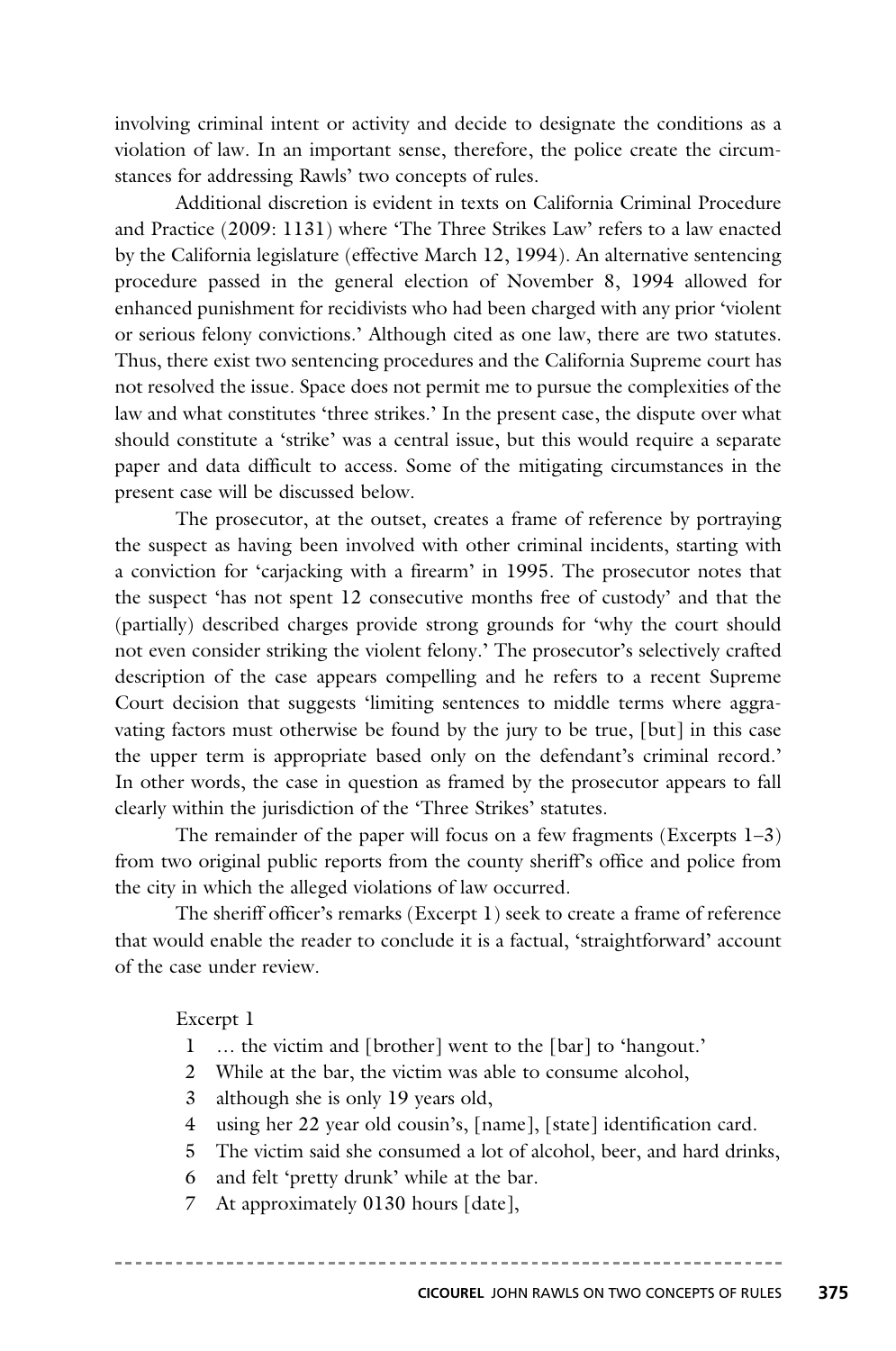- 8 the victim and her friends began talking with a black male subject
- 9 who identified himself as, [defendant].
- 10 [Defendant] was friendly with the victim and 'very manipulative.'
- 11 [Defendant] and his friend went with the victim to [brother's] house
- 12 on [street] [city] after the bar closed at 0200 hours.

Lines 1–6 (Excerpt 1) describe a brother and sister (the 'victims') as initially having visited a bar at some unspecified time. The sister, though 19 years of age, consumed alcohol using a cousin's ID. A half hour before the bar closed, the 'victims' somehow 'began talking with a black male subject.' The defendant was said to have been 'friendly' and 'very manipulative.' The alleged 'friendly' and 'manipulative' behavior are not described. Somehow, a decision was made whereby they all (the two victims, the defendant and a friend of the defendant) went to the brother's house after the bar closed at 2:00 a.m. The city police department's report described the event of meeting the defendant at a bar and going to the male 'victim's' home.

#### Excerpt 2

- 1 [Female victim], age 19, was visiting her brother [name],
- 2 age 21, a student at [name] Institute.
- 3 They went to the [name] [Bar]
- 4 where they met the defendant.
- 5 From the [name] [Bar]
- 6 they went with the defendant to a friend's home
- 7 and later to (female [brother's]) home
- 8 told his sister and the defendant
- 9 that he was going to spend the night with his girlfriend.
- 10 He assured his sister that
- 11 the defendant would be leaving in a taxi that had already been called.
- 12 He then left his sister with the defendant.
- 13 [The sister] was extremely intoxicated.
- 14 The defendant assured her he would be leaving in the taxi.

Line 1 (Excerpt 2) begins by describing the gender and relationship of the two victims and portraying the brother as a 'student' at a photography school. The report refers to a few circumstances in which the siblings met the defendant and how the latter (lines 5–6) and an unspecified 'friend' had gone to the friend's home after the bar had closed. No details are given about the conversations at the bar or subsequently at the defendant's friend's house nor at the 'victim's' home.

No additional descriptive information about the male 'victim' or his sibling exists in the sheriff and police reports: for example, whether the brother was intoxicated. The prosecutor does not describe the '[name] [Bar],' nor how the

------------------------------------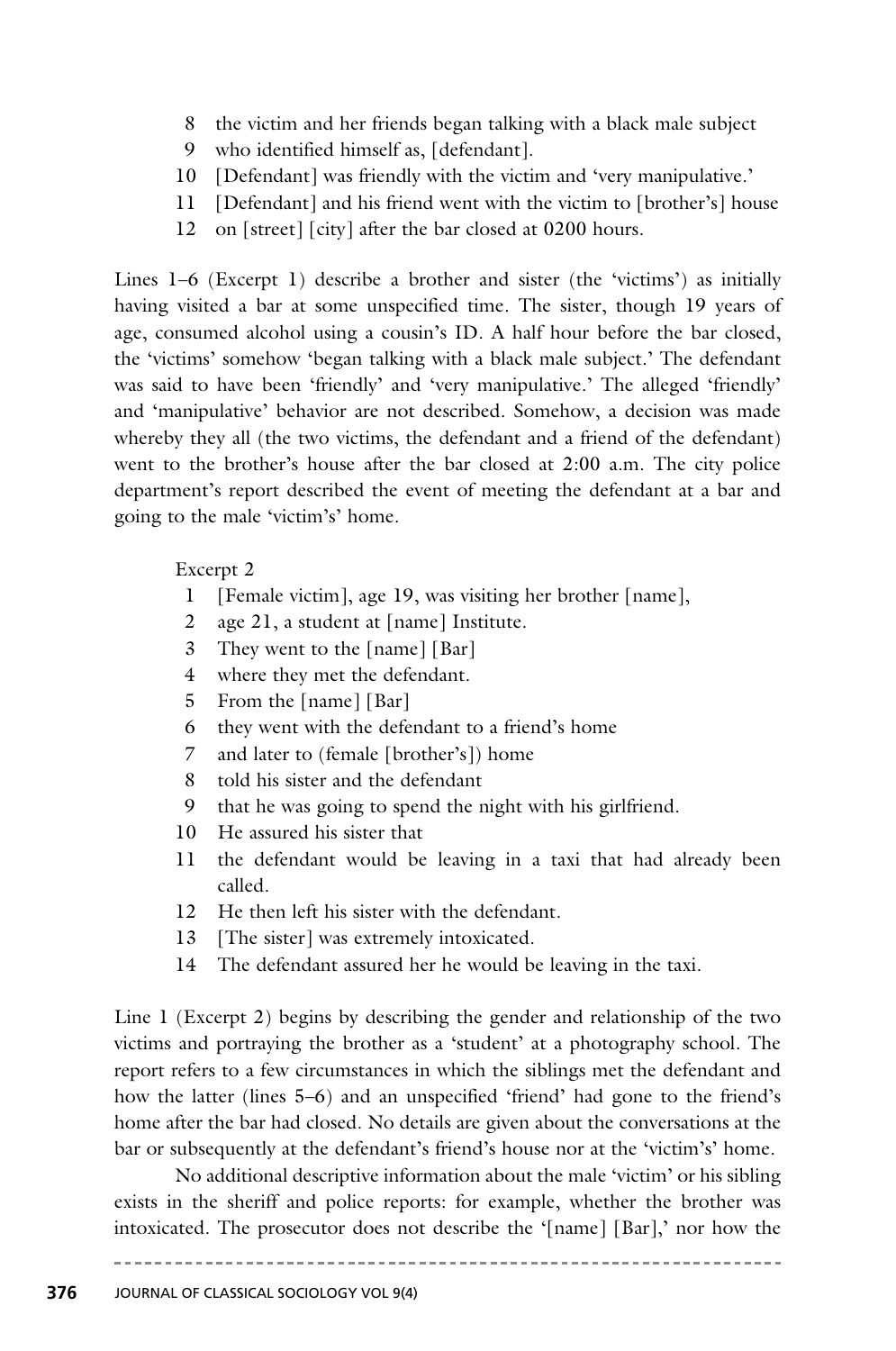four individuals met and the content of their talk. Nor did the officers mention how it came to pass that the 'victims' and defendant all went to the defendant's friend's home in the early morning hours. For example (Excerpt 2, lines 6–7), why did they go to the defendant's friend's home before taking the intoxicated sister to her brother's home? According to the defendant's attorney (personal communication), the defendant and his friend were engaged in selling the brother drugs, but this information was not part of the official reports by the officers. Nor did the allegations about rape become a part of the prosecutor's attempt to have the defendant charged with a felony that would be considered a 'third' strike.

The rape would have been a second strike, a second violent felony. This would not have resulted in a life sentence but could result in a life sentence if the defendant were ever charged and convicted of any future felony. The legal complexities of the 'Strikes' law will not pursued in detail, but appear to include the following reasoning:

- 1. If a person has a prior strike on her or his record, and is later charged and convicted of any felony, the defendant's prison term is doubled and he or she must serve a minimum of 80 percent of the sentence.
- 2. If a person has two prior strikes (violent and serious felonies) on his or her record, and is charged and convicted of any felony, he or she would be sentenced to prison for twenty-five years to life.
- 3. The above statements assume the District Attorney has alleged and proven the prior strike allegations: that is, the strikes must be 'pleaded and proven.'
- 4. The defense counsel, therefore, may attempt to have the District Attorney agree to dismiss a strike prior to filing the charging document (complaint or information), or try to have the judge strike the prior alleged strike(s) 'in the interest of justice' under Penal Code section 1385 (that is, a Romero motion).

Below, I review some reasons for the prosecution and defense attorneys not introducing the rape and drug issue publicly.

Lines 8–9 reveal that the brother 'told his sister and the defendant that he was going to spend the night with his girlfriend.' Further (lines 10–11) he assured his sister that the defendant would be leaving as soon as a called taxi arrived. Lines 12–14 by the officers can be viewed as creating a frame of reference for understanding the construction of lines 15–24.

#### Excerpt 3

- 15 After [the brother] left [his sister] went to bed but was followed by the defendant.
- 16 The defendant kissed [the sister] and removed her blouse.

-------------

17 He kissed and fondled her breasts

**CICOUREL** JOHN RAWLS ON TWO CONCEPTS OF RULES **377**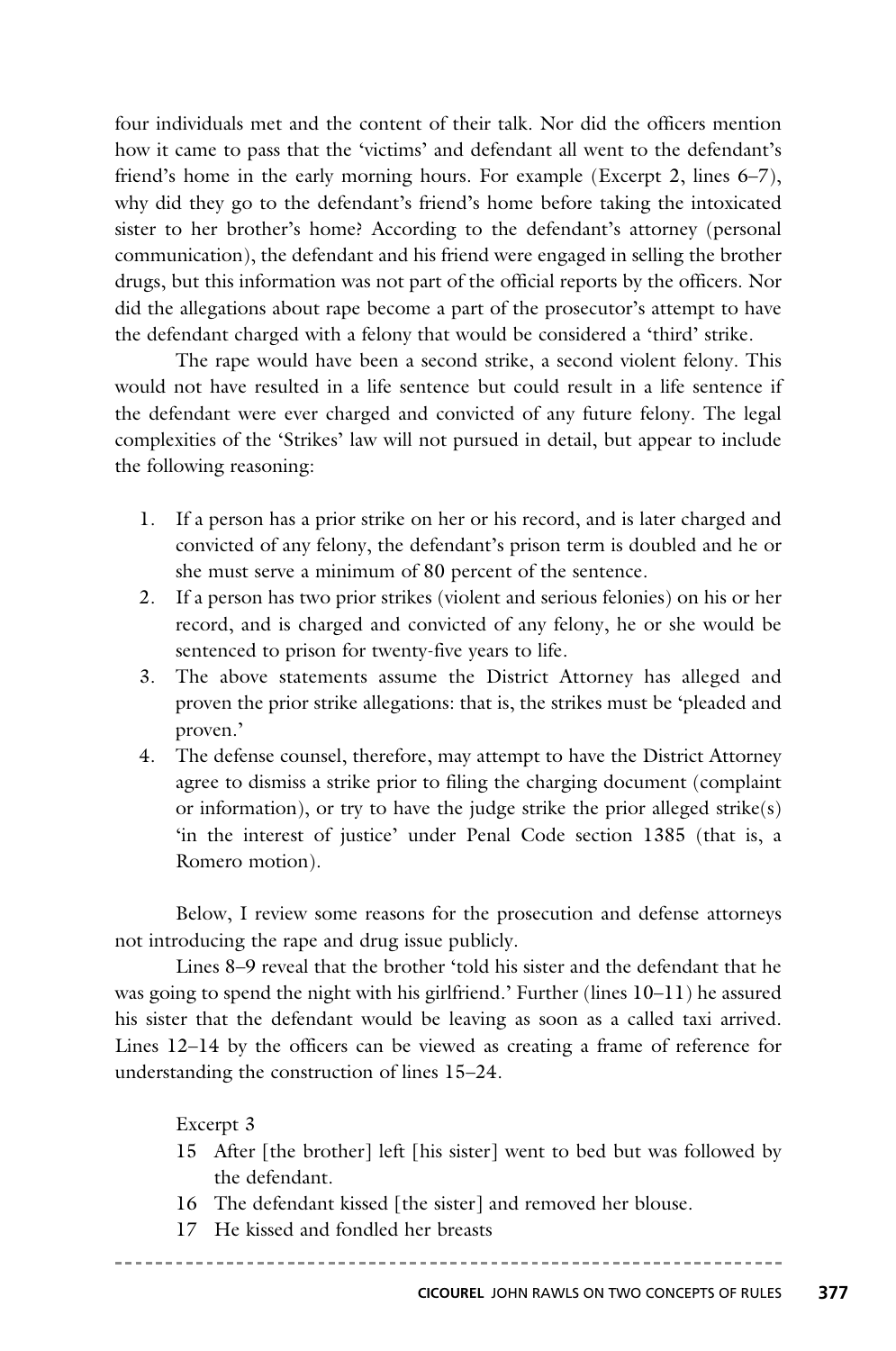- 18 and removed her shorts and performed oral sex on her.
- 19 He then had intercourse with her.
- 20 [The sister] was too intoxicated and confused to do much of anything about it.
- 21 She fell asleep.
- 22 The next morning Defendant was gone
- 23 along with a Mac lap top computer that had belonged to another brother
- 24 who had died earlier that year.

The officers' descriptions in lines 15–19 (Excerpt 3) are stated in a matter-offact manner based on questioning the female 'victim' the day after the late-night event. Nothing is said about the legal implications of the brother allowing his under-age sister to use false identification to consume alcohol and leaving his 'extremely intoxicated' sister with a stranger they met at a bar earlier and who later was invited to come to the brother's home. The officers' reports selectively ignore the brother's culpability in creating the conditions in which the defendant could interact with the victim under highly compromised conditions in which 'he sexually abused her.' The prosecution's charges against the defendant, however, did not specify rape. The victim's brother's role in leaving an 'extremely intoxicated' sister with a stranger they had met at a bar less than two hours earlier was not mentioned by two police officers or the prosecuting attorney. The prose cutor selectively focused on the alleged theft of the computer (Excerpt 3, line 23) to claim that this act constituted the additional felony needed to claim the defendant's case fell under the Three Strikes Law. Another incriminating condition was the defendant pawning the computer.

The circumstances described by the prosecutor do not specify any detail about what happened after the victim's brother left her with the defendant and went to stay with an alleged girlfriend. The defendant, however, alleged to his attorney that the 'victim' (the brother) went to find a prostitute. The police did not question the veracity of the 'victims,' but instead focused their attention on the defendant, whom they did not interrogate.

Without a jury trial, and more systematic interrogation of the 'victims' and the accused, additional information about the circumstances surrounding the events of the evening in question could not emerge. It is difficult to know how aware the sister was of the defendant's 'sexual molestation.' The extent to which the victim 'resisted' or was 'passive' vis-à-vis the defendant's actions cannot be ascertained from what the officers noted in their interrogation of the victim. There is no indication that the two victims asked that the defendant be prosecuted for rape. Indeed, it can be inferred that neither victim nor the defense attorney wanted more details to emerge if the defendant's allegation about selling the brother drugs was taken seriously. The burden of proof remains squarely on the defendant with a prior record of convictions. The purchase of drugs tends to be

<u>ududududu.</u>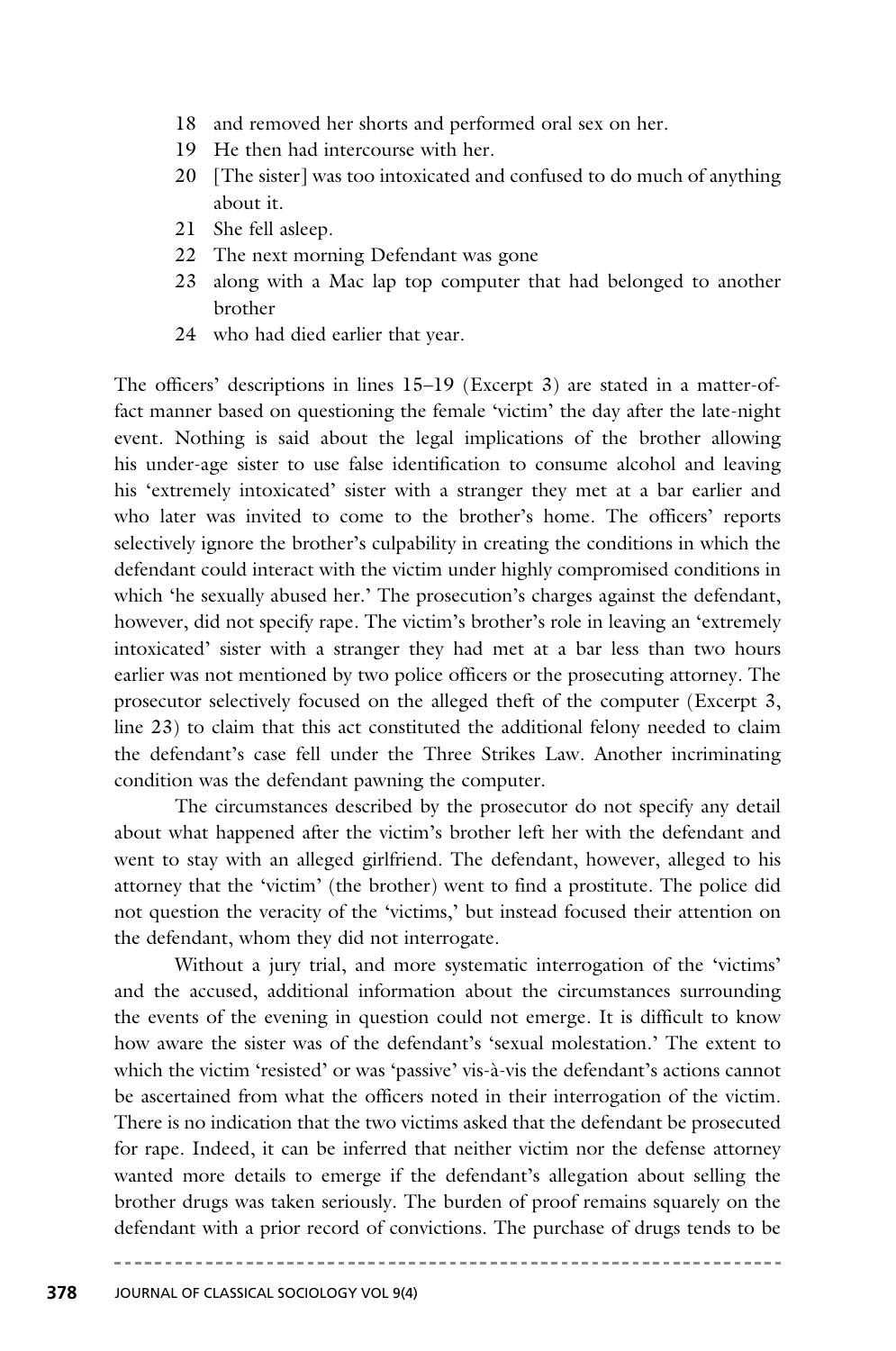one-sided in the American system of justice: the seller is invariably viewed as the one who should be prosecuted, but sellers (largely people of color) represent a large proportion of those incarcerated.

In the case described briefly above, the focus of two law-enforcement agencies on the alleged sexual molestation by the African-American defendant of a white female 'victim' is a reminder of centuries-old tensions between black and white Americans. The police focused on the defendant's alleged 'rape' of the female 'victim' and stealing the brother's laptop computer. Yet the officers ignored the activities of the male 'victim' who took his visiting under-drinking-age sister to a bar. The officers' reports state that the female 'victim' used a cousin's identification to enable her to purchase alcohol. Her brother also facilitated her smoking marijuana and allowing her to become 'extremely intoxicated.' Even if we ignore the defendant's allegations that the male 'victim' came to the bar to purchase drugs and look for a prostitute, the officer's did not interrogate the defendant about how two Caucasians and two black males came to meet for approximately thirty minutes and then leave together.

The police reports state that the foursome first went to the defendant's friend's house. Then the defendant and the two 'victims' went to the male 'victim's' home. The officers do not recommend charging the male 'victim' with contributing to the sister's illegal drinking and smoking marijuana. Nor do the officers expound on their statements that the male 'victim' left his 'extremely intoxicated' sister with an African-American stranger while he supposedly went to see his 'girlfriend' while assuring his sister that the male stranger would leave soon with a taxi that had been called.

The way the case is described by two law-enforcement agencies suggests that the officers were interested primarily in the alleged 'rape' of a Caucasian woman by an African-American male, yet they did pursue the allegation of a stolen laptop and were able to confirm the theft when a pawnbroker called one of the investigating officers to report that it had been pawned the day after the incident.

The question of what charges were to be made against the defendant that would enable the case to be viewed as falling under the Three Strikes Law became a contested issue between the two attorneys. They discussed the case extensively and reached an agreement not to mention the charges of 'rape' and 'drugs.' The agreement was that if the defendant pleaded guilty, the District Attorney would not amend the felony complaint to allege a charge of rape. If the defendant chose to go to trial, the District Attorney stated he would amend the complaint and charge the defendant with rape. The charge of 'theft,' however, could be mitigated by the fact that there was no forced entry into the male 'victim's' home, and by the fact that the 'victim' facilitated the removal of the computer. The extent to which the defendant could claim he was underpaid for the drugs became a moot point.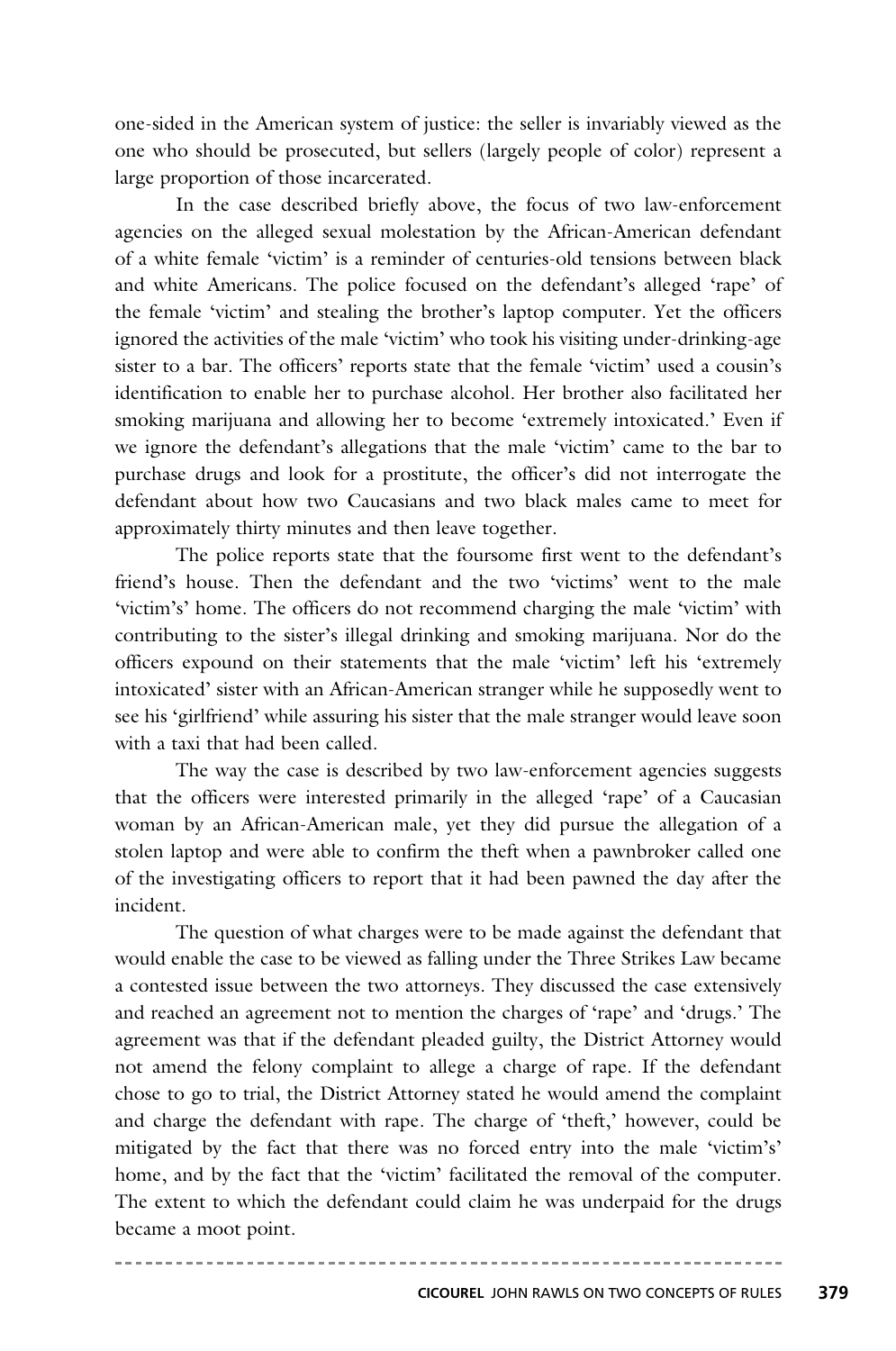The defense attorney could have argued that the police provided evidence from both victims that could lead to charges against the brother for leaving his 'extremely intoxicated' sister with a stranger. He was, however, also aware of the fact that he could not readily bring up the alleged purchase of drugs for reasons stated above. Even if the brother was intoxicated, and also had consumed illegal drugs, the bias against the seller, especially if African American or Latino, would likely prevail in the American system of justice. There is no information presented on the brother's use of drugs, but according to one officer's report, the female 'victim' was smoking marijuana in the bar. The lawyers explicitly recognized the advantages of not pursuing the allegations regarding drugs, contributing to the delinquency of a minor, and rape. They thereby selectively altered the case such that it would be viewed as falling under a less serious rule of law. Such an agreement would favor each of their clients.

The selective use of interrogatives by the police and lawyers and the particular topics covered by defense and prosecuting attorneys to bring charges against a defendant are routine aspect of all legal activities, especially when seeking to impress a judge and jury. The prosecution chose not to refer to the sheriff and police reports that stated the victim was using false identification in order to purchase alcohol, and the fact that her brother was the one who brought her to the bar. The prosecutor also was not interested in pursuing the law-enforcement reports on how the defendant was alleged to have sexually molested the 'extremely intoxicated' female 'victim.'

The felonies to which the defendant pleaded guilty amount to a collaborative effort by the prosecution and defense to find a way of charging him with a felony that would benefit both clients. The focus of attention was on theft, not on the police officers' concern with the alleged 'rape' of the female 'victim' of the case. If there had not been any alleged stolen property, a serious legal violation, the illegal behavior of the brother and his sister presumably would not have been divulged to the sheriff and police officers.

# **Discussion**

Throughout the paper, I have assumed that the notion of 'practices' provides a warrant for pursuing Rawls' work by focusing on a set of empirical activities. The generality of the distinction between two concepts of rules is especially challenging if the goal is to specify how it may be applied to circumstances in everyday life settings. Rawls seeks to show that the distinction is often overlooked and its importance understated. The logical basis of the distinction between two concepts of rules is addressed carefully in Rawls' paper, as is the idea of recognizing the fundamental significance of the term 'practice.' The philosophical notion of 'practice' refers to complex analytical and abstract practical issues, but here I am concerned with empirical issues involving reported observation, representational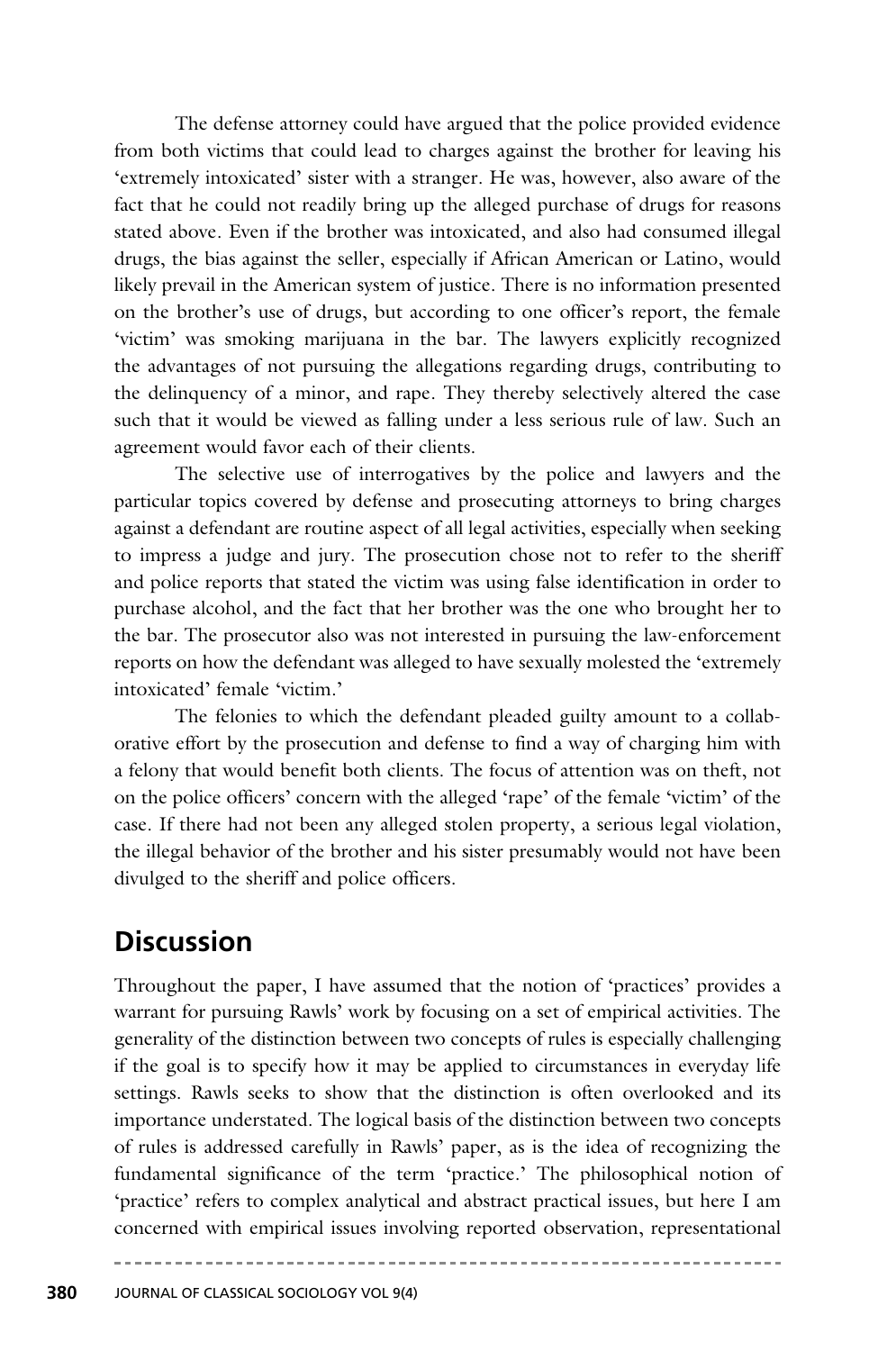re-descriptions, and the description of audio-visual events reported in real-world daily-life activities,

Statistical distributions and categorization or classification remain essential for everyday life as they are for science, but we often forget that the implementation of such activities is never obvious. Classificatory acts invariably reflect an agenda, but the nature of the process itself is seldom clear. For example, what cognitive, behavioral, cultural elements does the classifier ignore or take into account when making judgments about which action or practice or indicator is viewed as justified?

Stated another way, can we say that specifiable everyday practices or actions involving classification or decisions fall under a self-evident specifiable rule? In the case of the police observing an action or event, the legal justification at the time is usually tacit and only becomes attached to a rule of law after the fact when having to justify in writing (or with audio-visual material) that the prior observed and/or reported practice can be viewed as falling under a specifiable rule of law. The notion of 'rule-governed' behavior, therefore, is always contingent on tacit locally emergent decisions that activate formal elements we associate with the idea of a 'rule.' All decisions involve selectively coding verbal expressions or physical action or practices that can be perceived as falling into a tacit or a particular, preestablished category.

Rawls' paper is a tightly and carefully argued analytic presentation, but to understand its possible empirical implications, we need plausible examples of idealized daily-life possibilities and socially distributed conventions that social scientists call a 'normative order' presumed to be known in common and taken for granted within a community (Schutz, 1962, 1964). One such example is how police come to charge someone for an alleged crime.

Rawls refers to the idea of an 'institution of punishment' that contrasts with the idea of 'always forgiving one another.' In addition, he refers to the idea of legislative and judicial systems and the notion of penalties for persons who harm others. These normative views also assume that the actors involved are 'reasonable,' educated persons who can not only distinguish between the two concepts of rules, but also can exercise appropriate judgment when used. The normative order presupposed by Rawls, therefore, need not be viewed as an attempt to avoid empirical issues, but can be seen as an attempt to clarify differences between utilitarian and retributive practices or rules.

For social scientists, however, empirical issues emerge vis-à-vis what constitutes a 'violation of law' and the process whereby someone is 'found guilty' by claiming the case falls under (violates) a rule. Another empirical issue is the extent to which legal practitioners will claim that the judicial process is consistent or not with legislative intent. Rawls refers to the utilitarian view as being 'more fundamental' because 'the judge carries out the legislator's will so far as he can determine it' (1955: 6). The notion of 'legislative intent' is an enormously complex set of challenging empirical processes that is embedded in contradictory or

**CICOUREL** JOHN RAWLS ON TWO CONCEPTS OF RULES **381**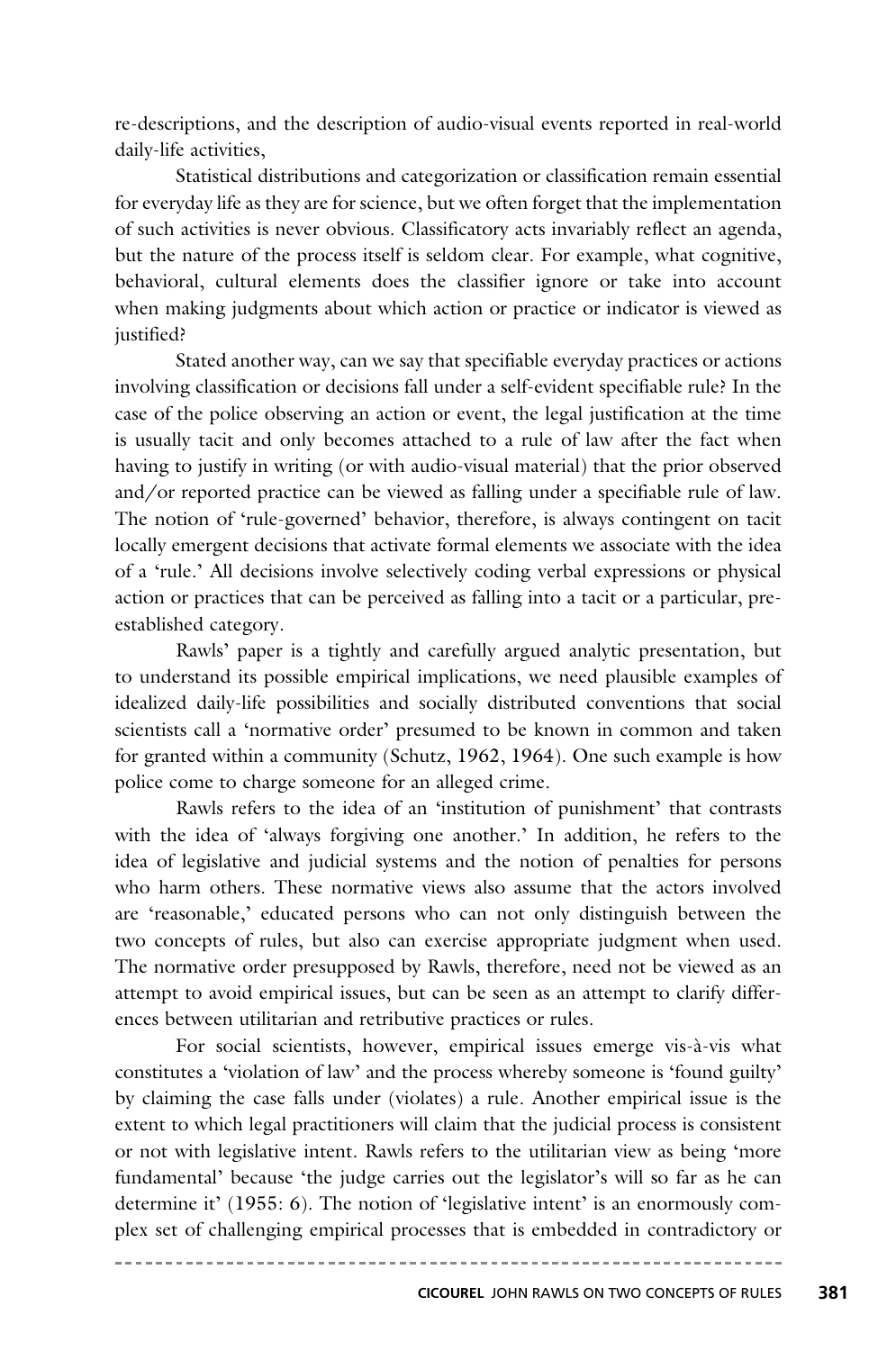conflicting political differences among legislators, their constituents, and special interests.

The social or normative order presupposed by Rawls (and other analytic philosophers) includes the idea of a division of labor within a judicial system and normative expectations about what children and adults must apprehend and follow under a variety of daily life circumstances. The analytic focus assumes ideal legislative bodies and an impartially applied system of law. The division of labor between legislators and judges in a system of law is consistent with Max Weber's (1968) view of persons holding offices (statuses) carrying out roles or duties according to (in the present instance) a normative interpretation of criminal law. These idealized normative expectations reflect Rawls' concern with a utilitarian view of justice that creates laws and assigns different penalties if the laws are violated (1955: 6) and situations in which judges are expected to carry out the 'intent' of the written law. The application of the system of judicial rules 'in particular cases is retributive in form' (1955: 7), but for social scientists remains a complicated empirical issue.

The idea of punishing innocent persons by 'mistake' (Rawls, 1955: 7–8, fn. 8) or deliberately ('fraud') is also empirically challenging. A 'mistake' can mean misinterpreting the law. For example, a prosecuting or defense attorney may point out to a police officer that he or she has misunderstood (the 'intent' of) a law. An appellate judge may say the same of a lower court judge, and the like. Deciding fraud involves a complicated legal process and is difficult to study as it unfolds in real time.

Much of what interests me in writing this paper is summarized by Rawls as follows:

It is simply that where a form of action is specified by a practice there is no justification possible of the particular action of a particular person save by reference to the practice. In such cases the action is what it is in virtue of the practice and so to explain it is to refer to the practice. There is no inference whatsoever to be drawn with respect to whether or not one should accept the practice of one's society. One can be as radical as one likes but in the case of actions specified by practices the objects of one's radicalism must be the social practices and people's acceptance of them. (1955: 32)

In criminal trials, the routine practices of prosecution and defense attorneys means shaping their respective stories by human-scale conceptual (semantic) blends that shorten 'the causal chain many steps to few or only one … and thus can differentially address information such that it can be construed as more or less actionable' (Fauconnier and Turner, 2002: 313, 385). An example here is when the police, prosecution, defense, and judge selectively focus on one or more events or statements that would support their respective perspectives.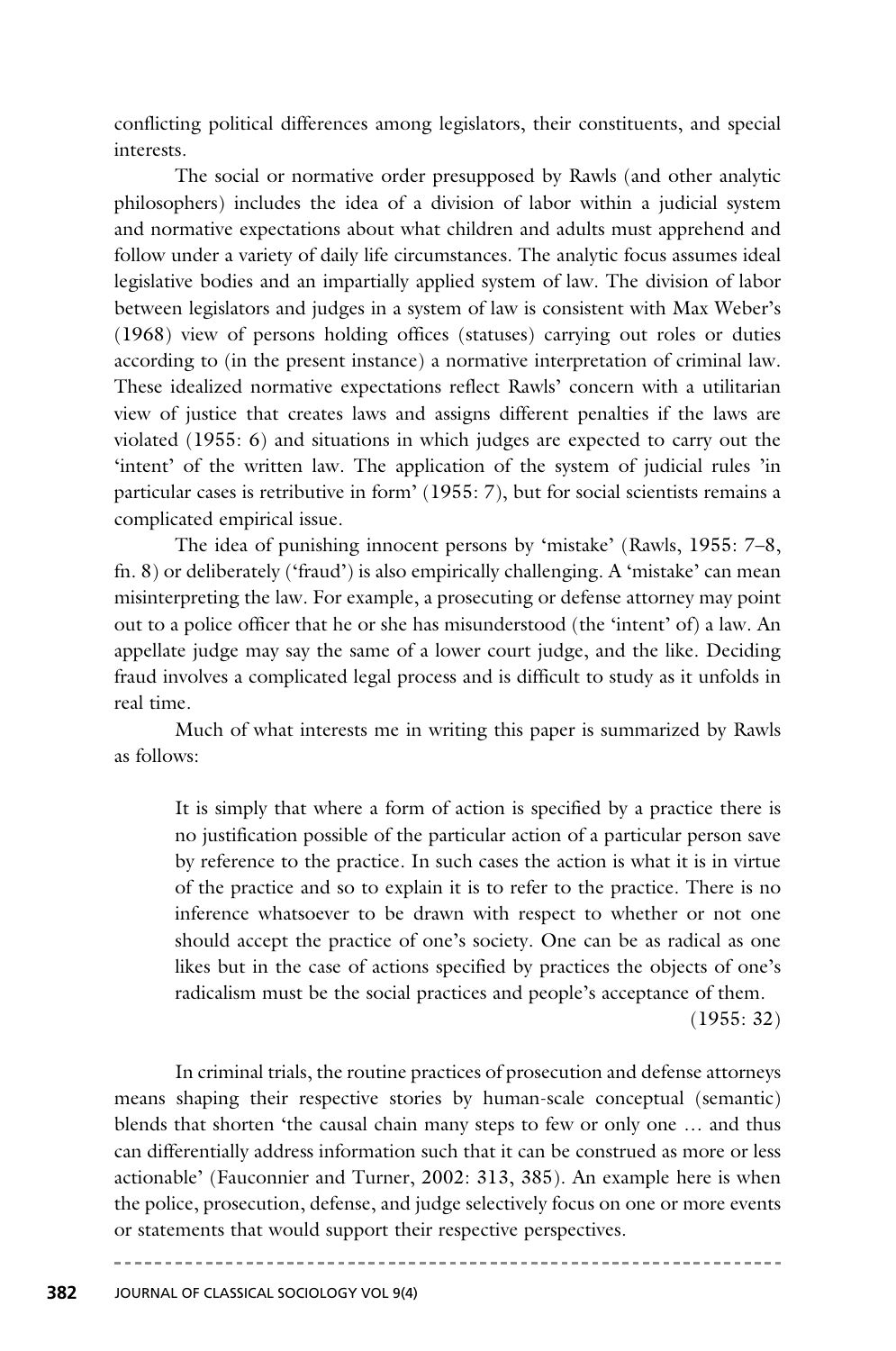The judicial system, therefore, is an ideal setting for studying and understanding how language creates different human-scale representational redescriptions that compress differential amounts of information and visual imagery and thus facilitates the assessment of rule violation and the imposition of different forms and amounts of punishment. The notion of two concepts of rules can only be viewed as 'practices' by reference to the empirical circumstances in which alleged actual rule violations of legal statutes or rules occur. Hence, the use of representational re-descriptions or conceptual blends is always an integral aspect of how the criminal justice system can allege and document that a case falls under a rule, namely how legal frames of reference come into existence, come to represent 'facts' and their legal significance.

'Evidence,' however, can be an empirical 'slippery slope' if we employ behavioral and social science procedures in which written, observational, audioor video-recordings are cited as documentary evidence, and especially when open-ended and forced-choice elicitation interviewing techniques are used. Such evidence always requires the study of their differential framing and interpretation in situated daily-life settings.

Earlier, we referred to the way prosecutors and defense attorneys carefully craft their presentations by judgments that produce a selective use of allegations by law-enforcement agents and victims, defenders, and witnesses. We noted that claims of a case falling under a rule of law necessarily create 'representational redescriptions' (Karmiloff-Smith, 1992). Humans employ cognitive-affective and socio-cultural mechanisms and types of communication that make it possible to understand the practices and beliefs we attribute to ourselves and others. In other terms, we can synthesize and compress or summarize our thinking, on the one hand, by producing speech narratives, gestures, bodily and facial movements, as well as artistic or graphical depictions of our thoughts and activities, and, on the other hand, by the development and use of such artifacts as calendars, written displays, tools, physical, chemical, and electronic products. In this way, we capture experiences and thoughts that go beyond the limitations of our sensory capabilities.

In order for law-enforcement and other forms of social organization to create frames of reference that synthesize or compress or compact informational resources, such resources invariably assume a self-evident status initially. Subsequent examination and selectivity by prosecutors and defense attorneys often subject the informational resources to a different level of analysis that invariably leads to the creation of different assessments of the same 'raw' information materials. The basic purpose of this essay, therefore, has been to show how these characteristic human abilities to create, differentiate, and integrate different types of explanation and analysis can be accomplished by the use of ostensibly the 'same' observable manifestations.

The fragments of 'data' from law-enforcement agents and the prosecuting and defense attorneys seek to represent their respective explicit and implicit or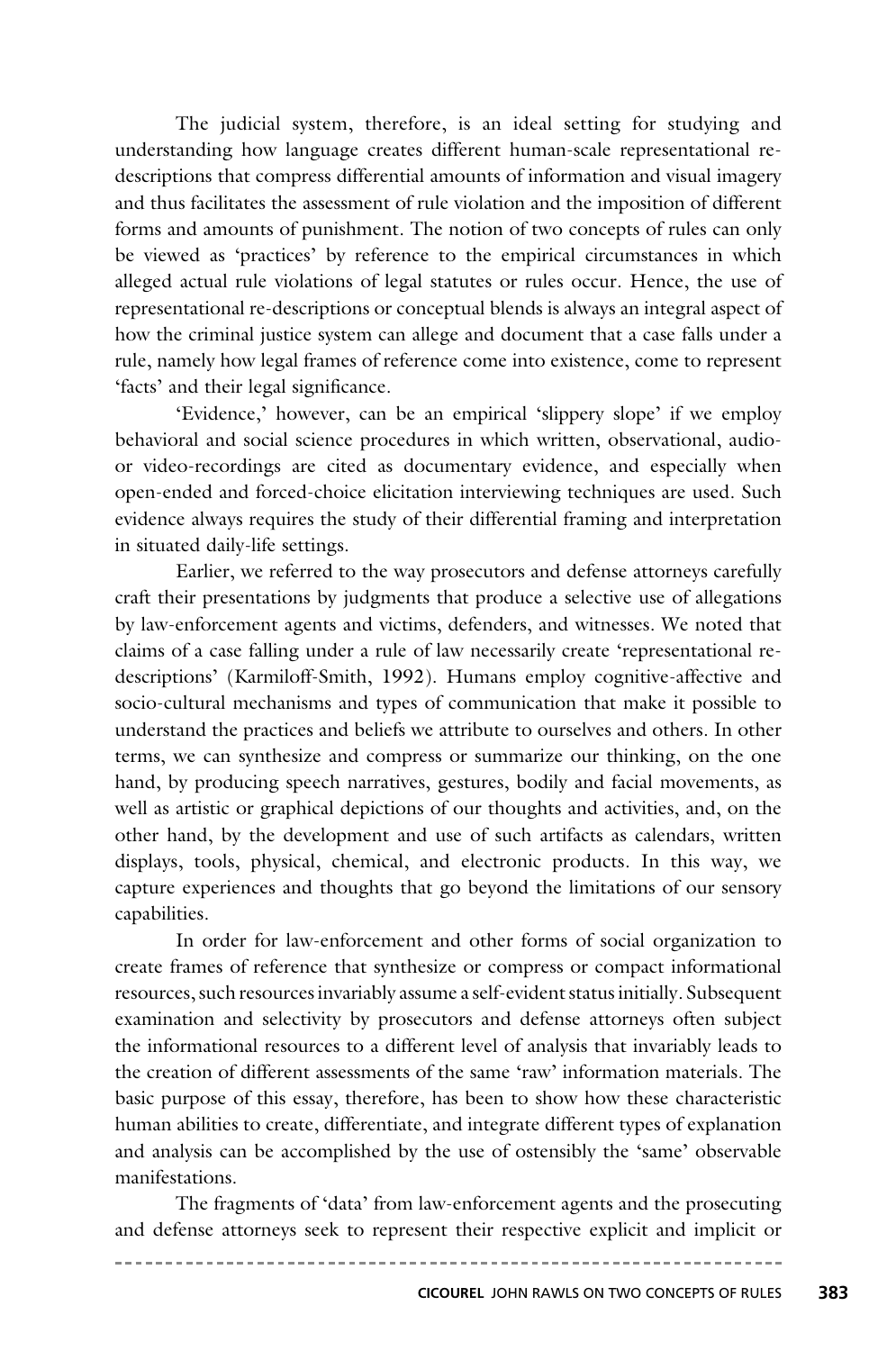hidden agendas as 'objective,' self-evident informational resources. Each side seeks to construct accounts that are ostensibly crafted to convince prosecutors, defense attorneys, judges, and juries of the 'authenticity' of their respective perspectives. I have tried to show that the unstated empirical conditions of formal accounts provide perhaps a more fine-grained understanding of how a case comes to be pre sented as falling under a given legal statute or rule of law: for example, in the present case, the circumstances or social context within which 'rape' and 'drug use' were dropped while the allegations of the felonies of theft and selling stolen property were agreed upon by the two attorneys. Both were aware of 'leaving well enough alone' vis-à-vis particular circumstances: for example, such unstated allegations as:

- (a) the defendant's claim that the purpose of the meeting was to consummate a drug deal with a male 'victim' by first going to the defendant's friend's home to perhaps obtain the drugs, and then to the victim's home for the payment;
- (b) stating the sister had smoked marijuana;
- (c) learning that the female 'victim' was under age when drinking in the bar and had used a cousin's ID;
- (d) the defendant's claim that he took the computer because the male victim owed him more money.

The adversarial legal system permits prosecutors and defense attorneys to create or impose a selective, particular, temporal bandwidth (milliseconds, seconds, minutes, hours, days, months, years, decades) explicitly or implicitly on the 'same' conditions attributed to activities deemed 'criminal' or 'innocent.' Each legal system, therefore, develops its own (sometimes overlapping) theoretical perspectives and methods to justify claims about the independent realities each seeks to control, explain, describe, and predict. The cognitive process of representational re-description and the use of linguistic conceptual blends allow us to understand each adversary's attempt to present his or her own 'integrated' portrayal of when a case falls under a rule.

### **Acknowledgements**

I am grateful to Troy Duster and Hugh Mehan for reading an early version of the manuscript and giving me the benefit of their thoughtful and useful suggestions. I also want to thank Justin Dyer for his very helpful editorial changes.

### **References**

California Criminal Law: Procedure and Practice (2009) Continuation Education of the Bar. Oakland, CA.